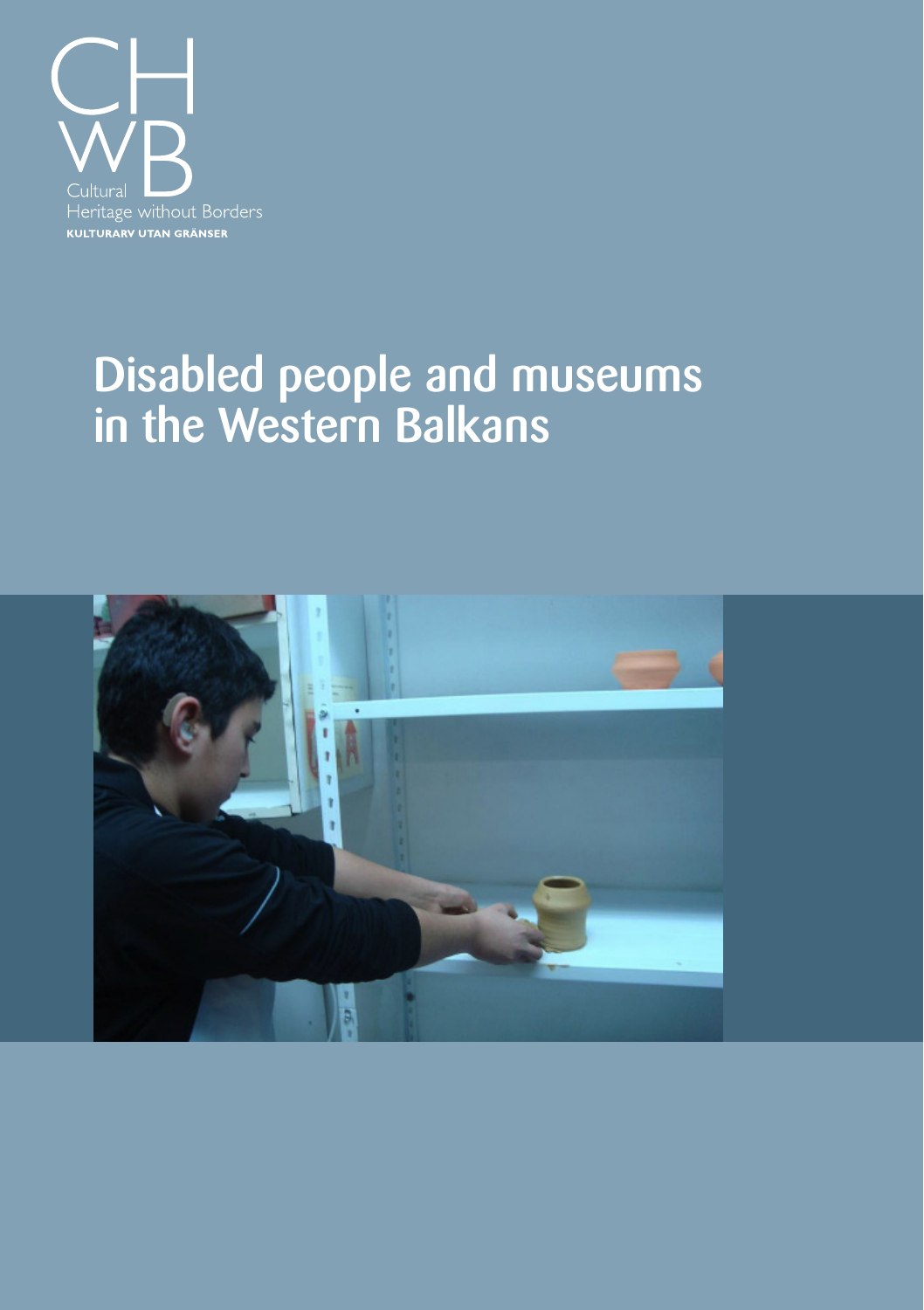#### **ACKNOWLEDGEMENTS**

The Stavros Niarchos Foundation Elisa Harrocks Michèle Taylor Diana Walters

### LIST OF PARTICIPATING MUSEUMS

Museum of Republic Srpska, Banja Luka National Museum of Serbia, Belgrade National Museum of Montenegro, Cetinje The Gjakova Museum, Gjakova City Museum, Novi Sad Museum of Kosovo, Pristina National Museum of Bosnia and Herzegovina, Sarajevo Historic Museum, Shkodra The National Museum of Macedonia, Skopje National Museum of Albanian History, Tirana Zenica Museum, Zenica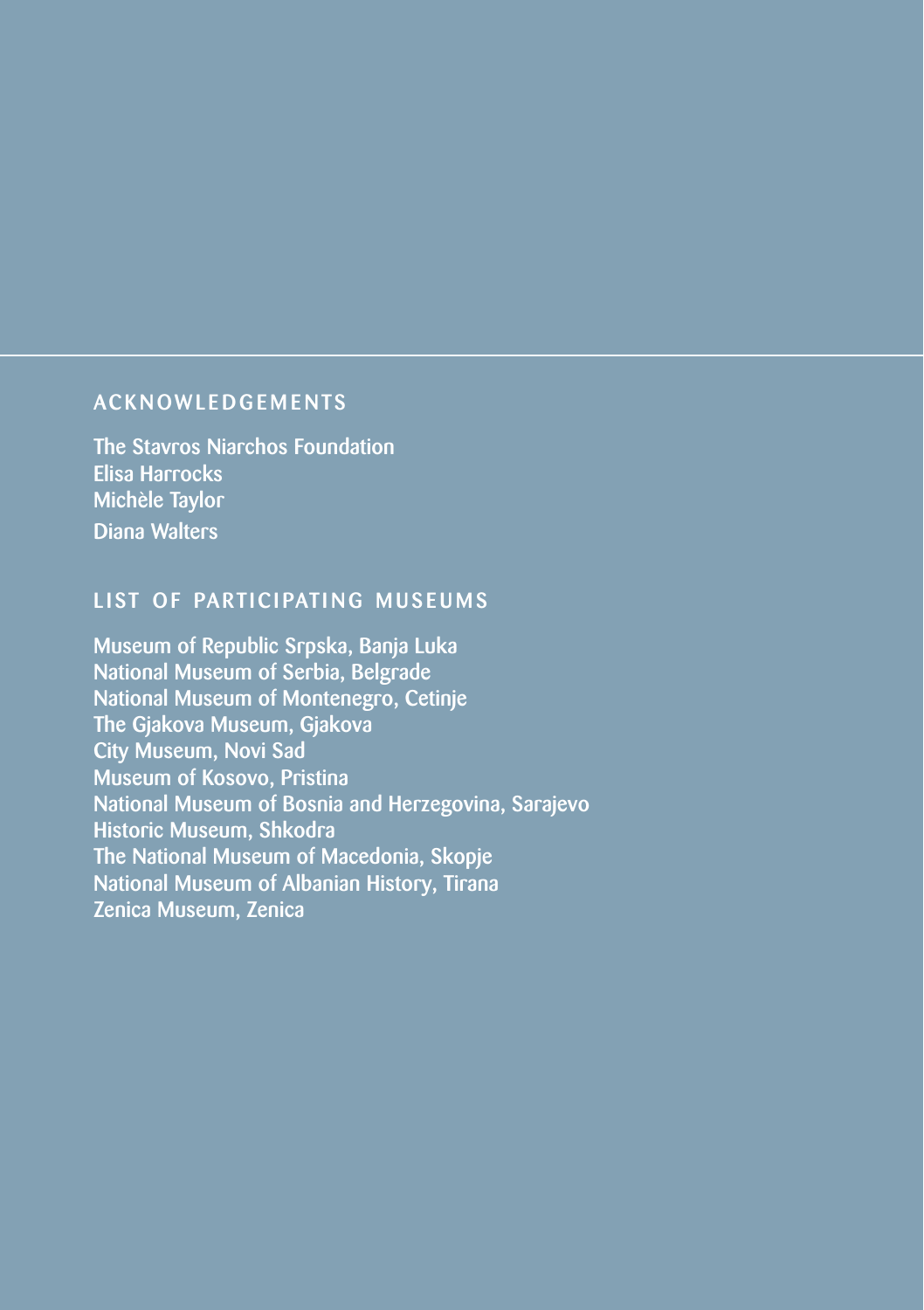## Museums are for people

**Museums exist for people.** They can be a vibrant force in society; a place for discussion, debate and deliberation. They can be welcoming, warm and inclusive.

They can celebrate diversity and shape our views of the past, present and the future. But museums can also be places that keep people out. They can be exclusive, elitist, biased and proponents of single, narrow views.

Opening museums to new audiences requires commitment to change. Museums need to see themselves from a different perspective, they need to listen, they need to share. This can be difficult and it can challenge deeply held views and established ways of working; but the benefits can be huge. This is particularly true when museums are reaching out to people that feel excluded or experience discrimination. Opening the doors and letting people in is like a breath of fresh air, and it will bring change!



*"In through the front door", the main entrance to the Museum of Republic Srpska, Banja Luka*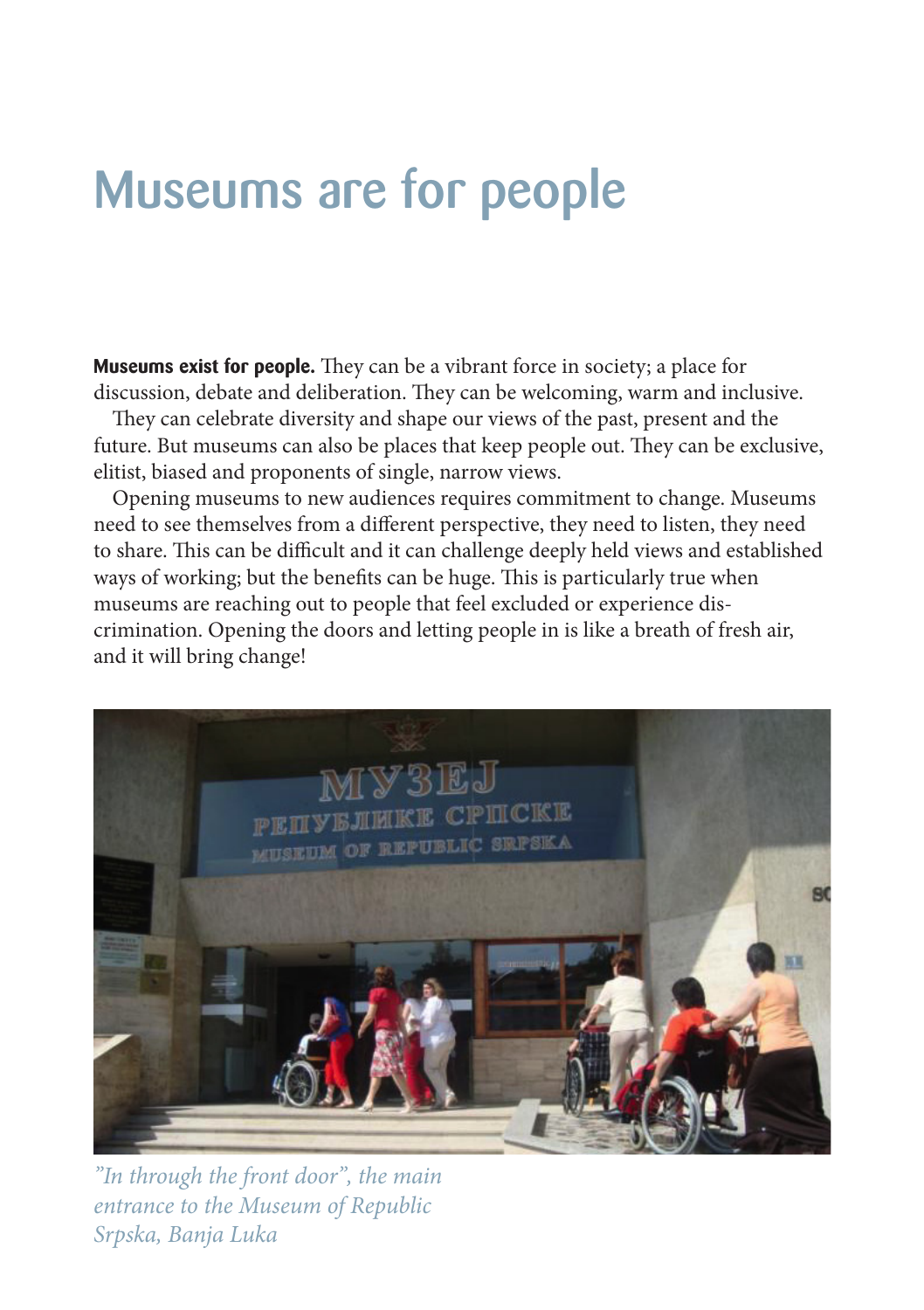## Why disabled people and museums?

**In 2006, the Council of Europe** issued a "Disability Action Plan" aimed at improving the quality of life of people with disabilities in Europe. This document highlighted the levels of discrimination that disabled people face in their everyday life, and included references to access to culture and heritage. It states that "people with disabilities must be able to participate in cultural life like everybody else" and says that people who organise culture should have an understanding about disability.

In the Balkans disabled people experience high levels of discrimination and are often marginalised from society.

 A recent European Union (EU) project revealed that disabled people are often excluded from economic progress and are frequently denied basic human rights, such as access to education and culture. They remain objects of charity. Many museums do not welcome disabled people and in fact create barriers to their ability to enjoy their own heritage and culture.



*Do we want people to come in? Barriers to access can begin right at the beginning of the visit.*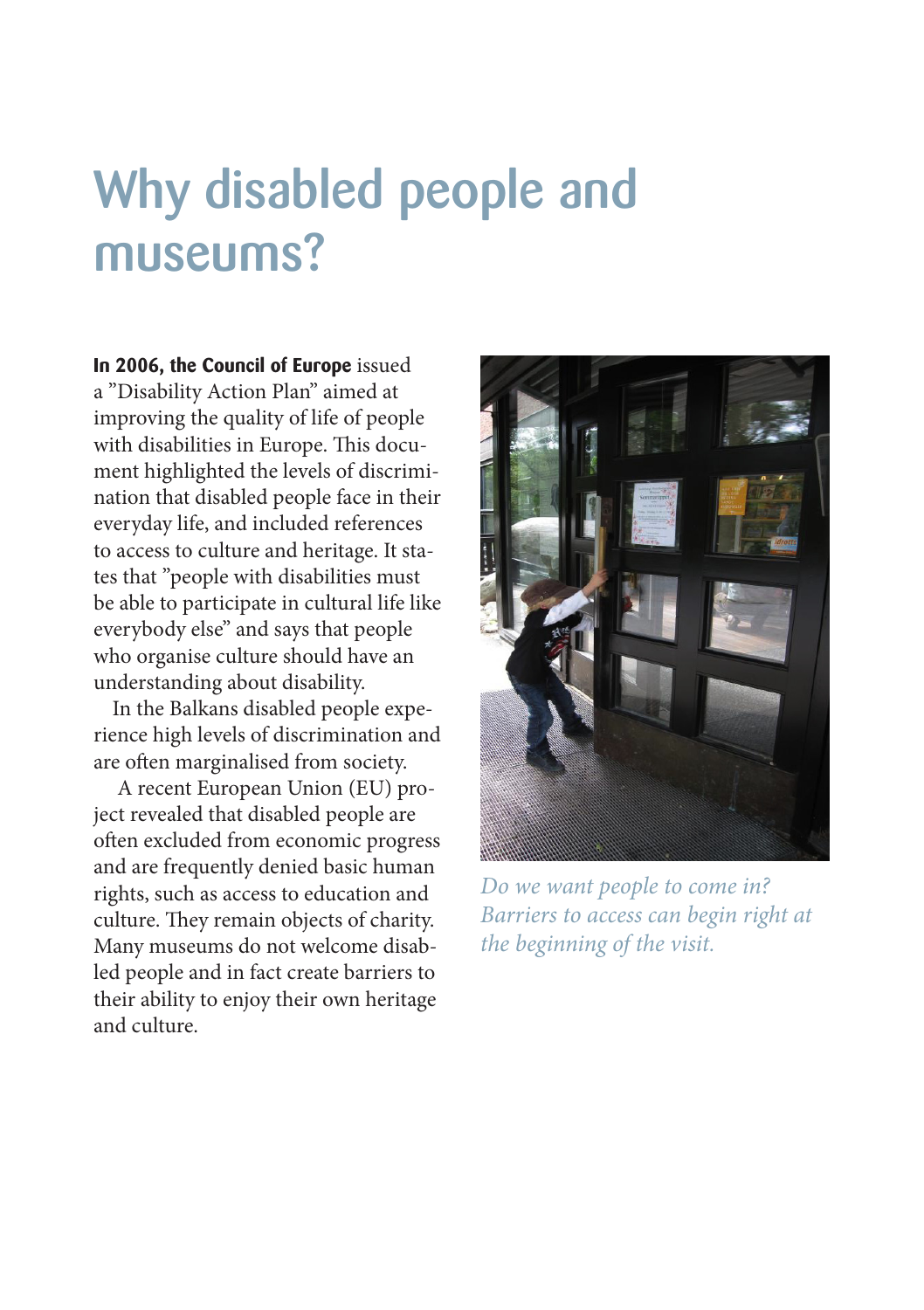# The Stavros Niarchos Disability and Access Projects

**In 2007, Cultural Heritage without Borders (CHwB)** began a three year partnership with the Stavros Niarchos Foundation. The aims of this partnership were,

- To help museums to have a greater understanding of the needs of disabled visi-•tors and implement necessary changes and improvements in the environment and in attitude.
- To ensure that access is strategically developed across all museum activity. •
- To assist museums to develop accessible exhibitions and activities. •
- To develop specific projects to encourage disabled children and adults to visit and participate in cultural life.
- To support staff development and improve partnerships with local organisations for disabled people, schools and other NGO's.

Museums belonging to the CHwB Regional Museum Network began working together through a series of workshops which explored the background to developing partnerships with disabled people and to reduce the barriers within their organizations. All the work is grounded in a "social model approach".



*Disability Equality Training workshop*

*"I never thought about disabled people before, not in this way. It is a subject that unites all of us, wherever we are" -Workshop participant*

*"There are many common problems in all museums and we can learn a lot through talking about that and exchanging experiences." -Workshop participant*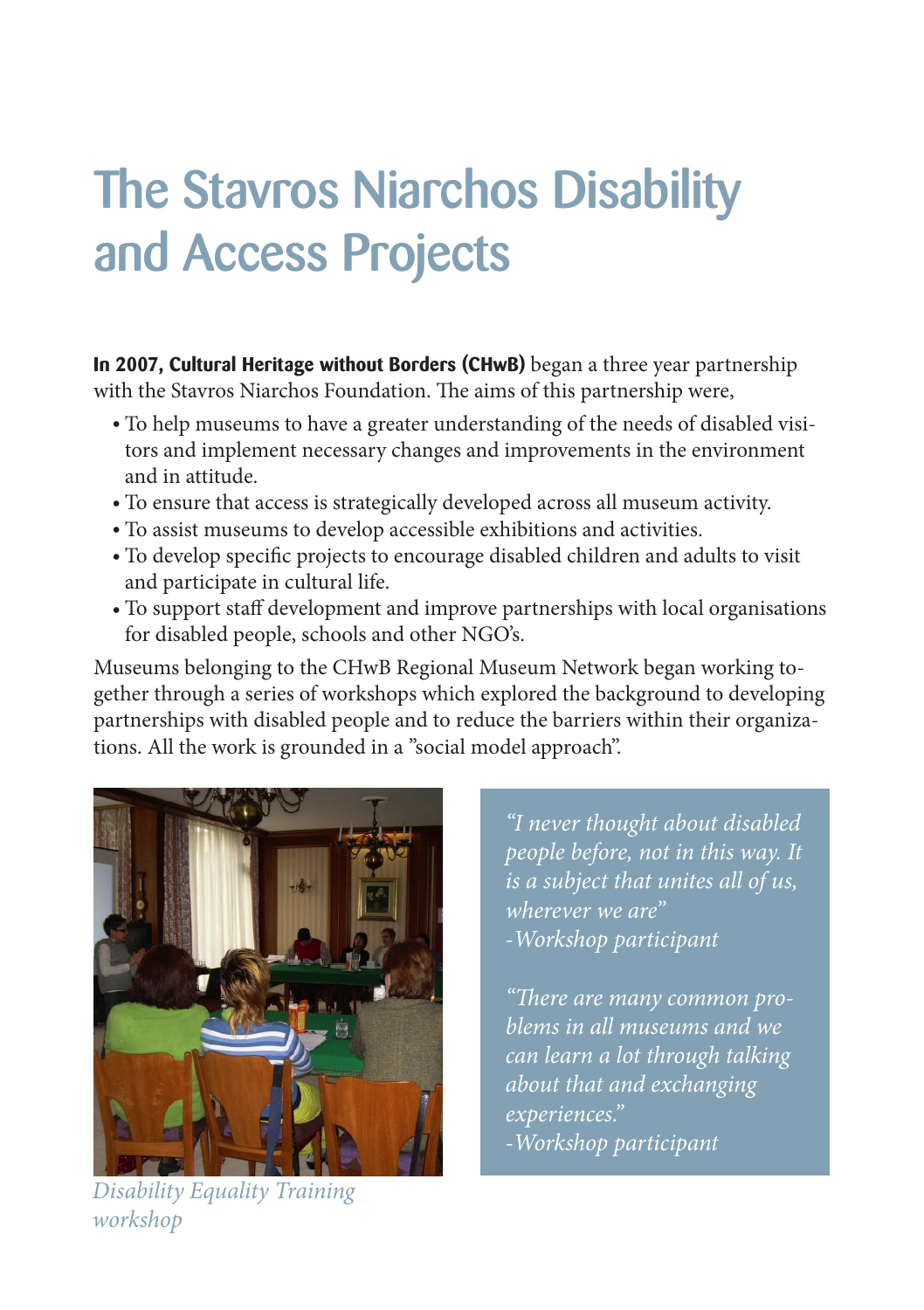## The Social Model of Disability: from pathology to policy

**In the past society has** viewed disabled people through their "medical condition". This means that there is "something wrong with them". The medical model keeps disabled people as passive and also makes them "the problem".

In contrast, the social model sees the barriers that society has created that keep disabled people out, and works towards removing them. This means that museums and other cultural organizations need to change themselves to become more accessible. It empowers museums to open themselves up to new audiences and to take away barriers to participation. These barriers might be in the building, the exhibitions, the public programmes, the attitudes of the staff or the way disabled people are represented or viewed.

| <b>The Medical Model</b>              | <b>The Social Model</b>                                   |
|---------------------------------------|-----------------------------------------------------------|
| The individual person is disabled     | The environment disabled people                           |
| Museums ask "what is wrong with you?" | Museums ask "where are the barriers<br>here?"             |
| Museums get irrelevant information    | Museums act on useful information to<br>become accessible |

*Social model table (developed by Michèle Taylor)*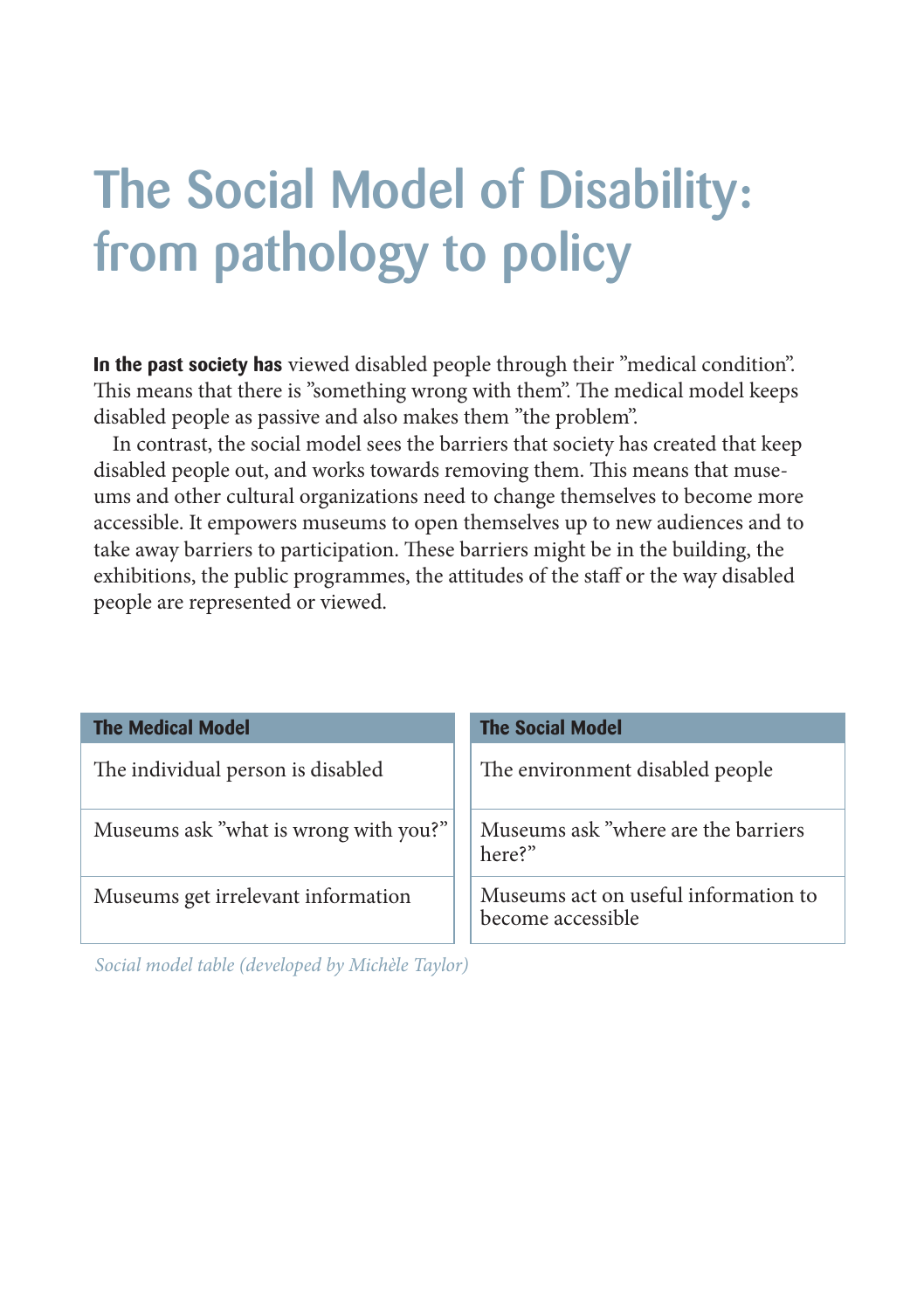## Getting the basics right

**Sometimes simple changes** can make a huge difference. Heavy doors and steps are difficult for many visitors; elderly people, parents with pushchairs, and small people. Some of the museums decided to start with these basic areas and make it easier for visitors to get in!

*Some of the things the children said:*

*"I didn't know our town had so many beautiful things!"*

*"I am very happy today"*



*Portable ramps at Novi Sad City Museum, Serbia*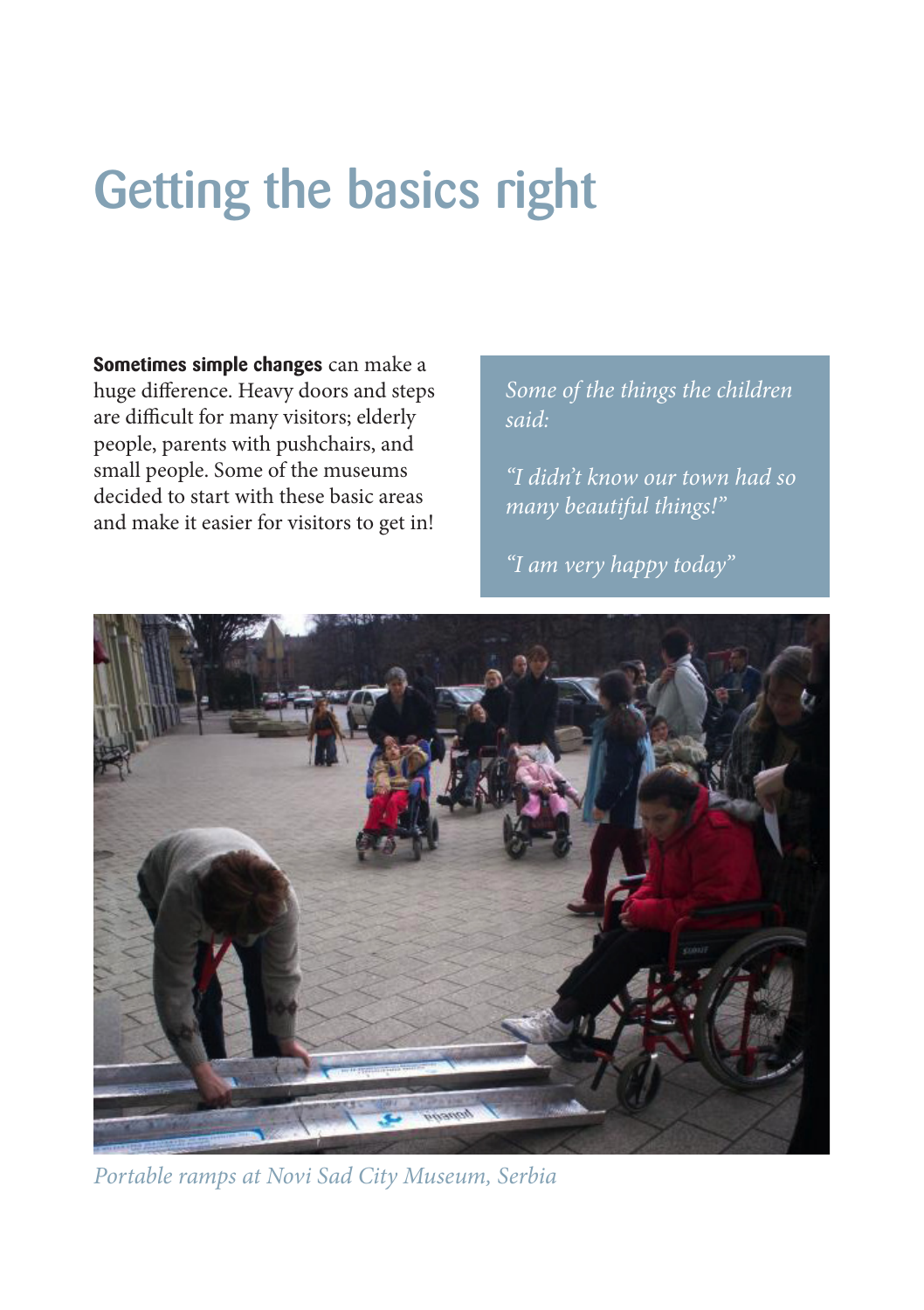### The power of touch and sound

**People love to touch things** and it is one of the ways that we learn about and experience our environment. Museums have a long tradition of putting things behind glass cases, but more and more they are realizing that all visitors want to touch.

For people with low vision introducing touch opens up a whole new experience; the display becomes alive and accessible. The same can be said for sound, whether this is a narrative or a way of creating ambience, things come alive. Sensory access is a creative way of working towards equality.

*"Museums are so often boring with nothing to touch. We all want to touch! I think this is good for everyone" -Visually impaired adviser*

*"It is better to talk to disabled people themselves. Sometimes, large organizations get it wrong; they don't always know what's best" -Museum work*



Traditional Albanian crafts, Gjakova Museum, Kosovo



Young deaf adults storyboarding films at the National Museum of Macedonia, Skopje (funded by the Swedish Institutue)



"Touching Belgrade" The gallery of frescoes, National Museum of Serbia, Belgrade



Tactile replicas at Zenica Museum Zenica, Bosnia and Herzegovina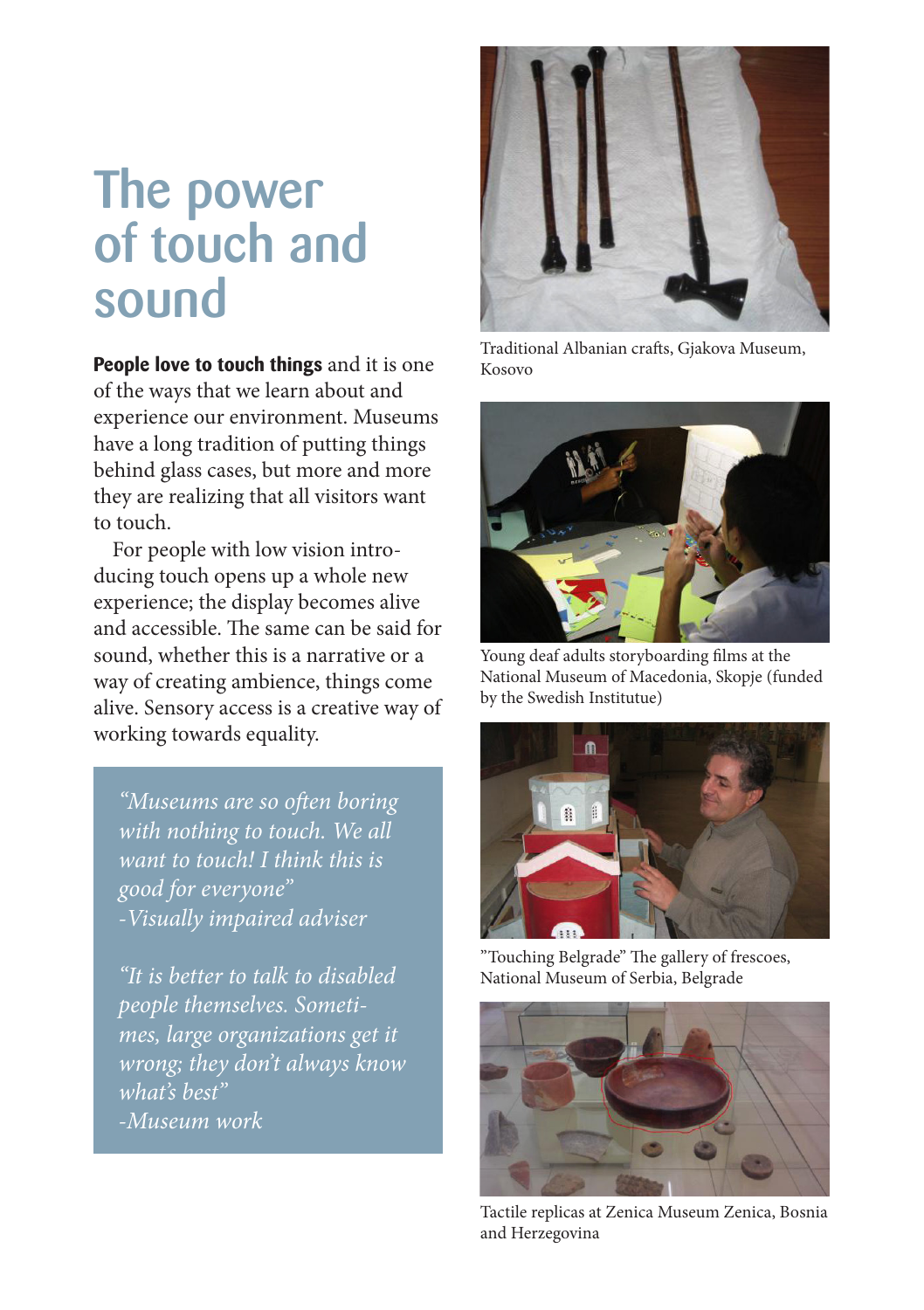## Engaging with people

**For some museums**, the Niarchos projects offered an opportunity to work directly with disabled people. In Banja Luka a long standing partnership with disabled children was given a whole new lease of life through the provision of equipment for their pottery and craft activities. Using the rich collection, local children have become regular "artists in residence" at the museum!

*"Making things is a lot of fun" -Workshop participant*

*"The museum has some pretty things. I like to make pretty things too" -Workshop participant*



*Children in a pottery workshop, Museum of Republica Srpska, Banja Luka*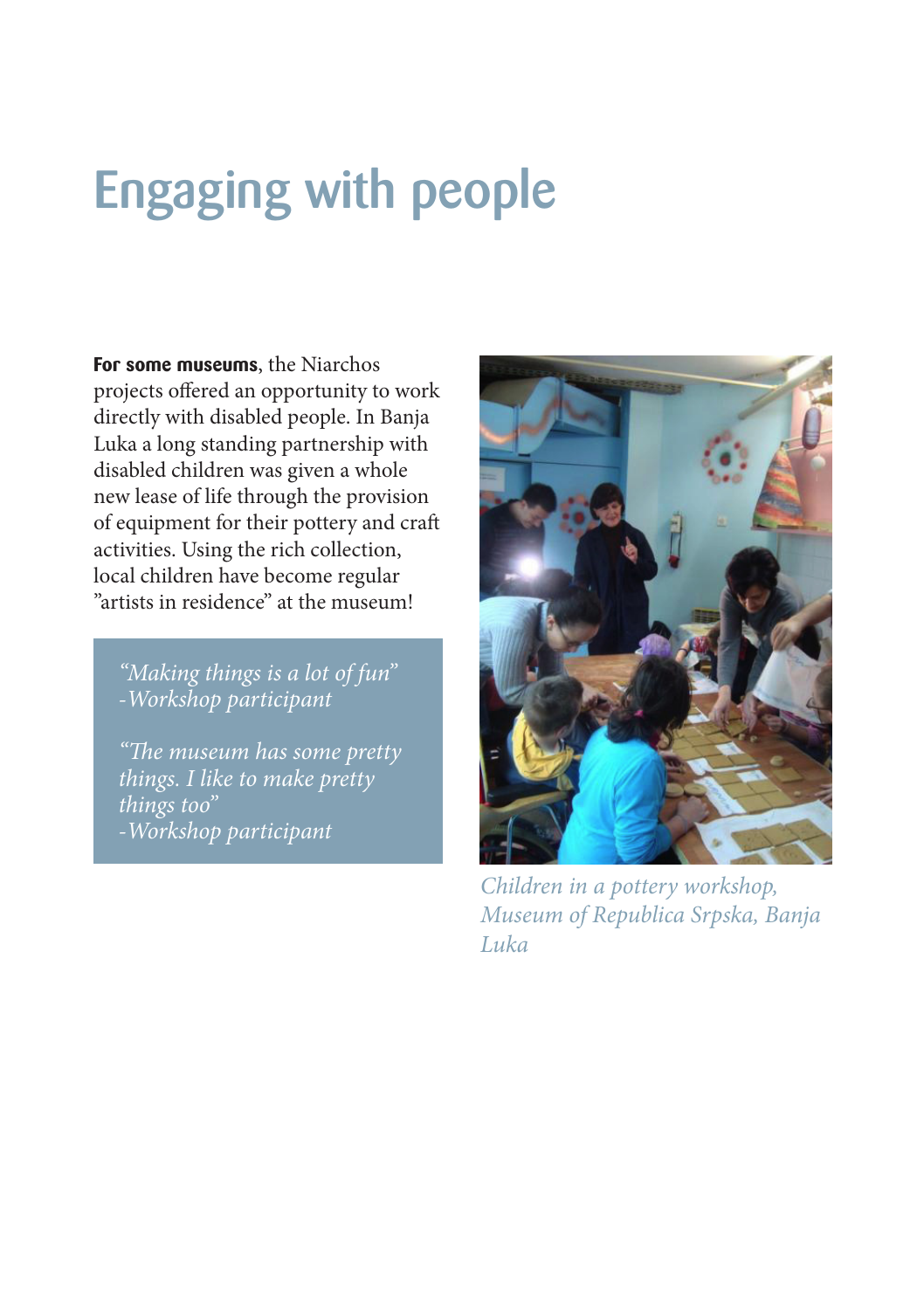**The museums involved** in this project have learnt a lot about themselves and about disabled people. Below are some of the things they said.

"This project was great opportunity for us to confirm our beliefs that what we are trying to do is good, for disabled people, for our museum and for wider community. Also, we have developed good team work, communication and cooperation with different institutions and specialized individuals."

"Other institutions similar to us are interested to learn about this example. We are ready to give this support!"

"The project contributes to changing the attitude and the awareness about equal treatment to visitors, regardless of their difference, as well learning about aspects of creating museum space without obstacles. We think that this project will contribute to speed up of the process of integration of people with special needs in the community and erasing the prejudices which still exist."

"The museum is quite changed: we have a legend for permanent settings with Braille letters; we have replicas of some tactile exhibits. It's visually different in exhibitions."

"Some people think that projects need to have millions of Euros to be important. This project has shown that is not true. We have made a real difference and attitudes in our museum have changed."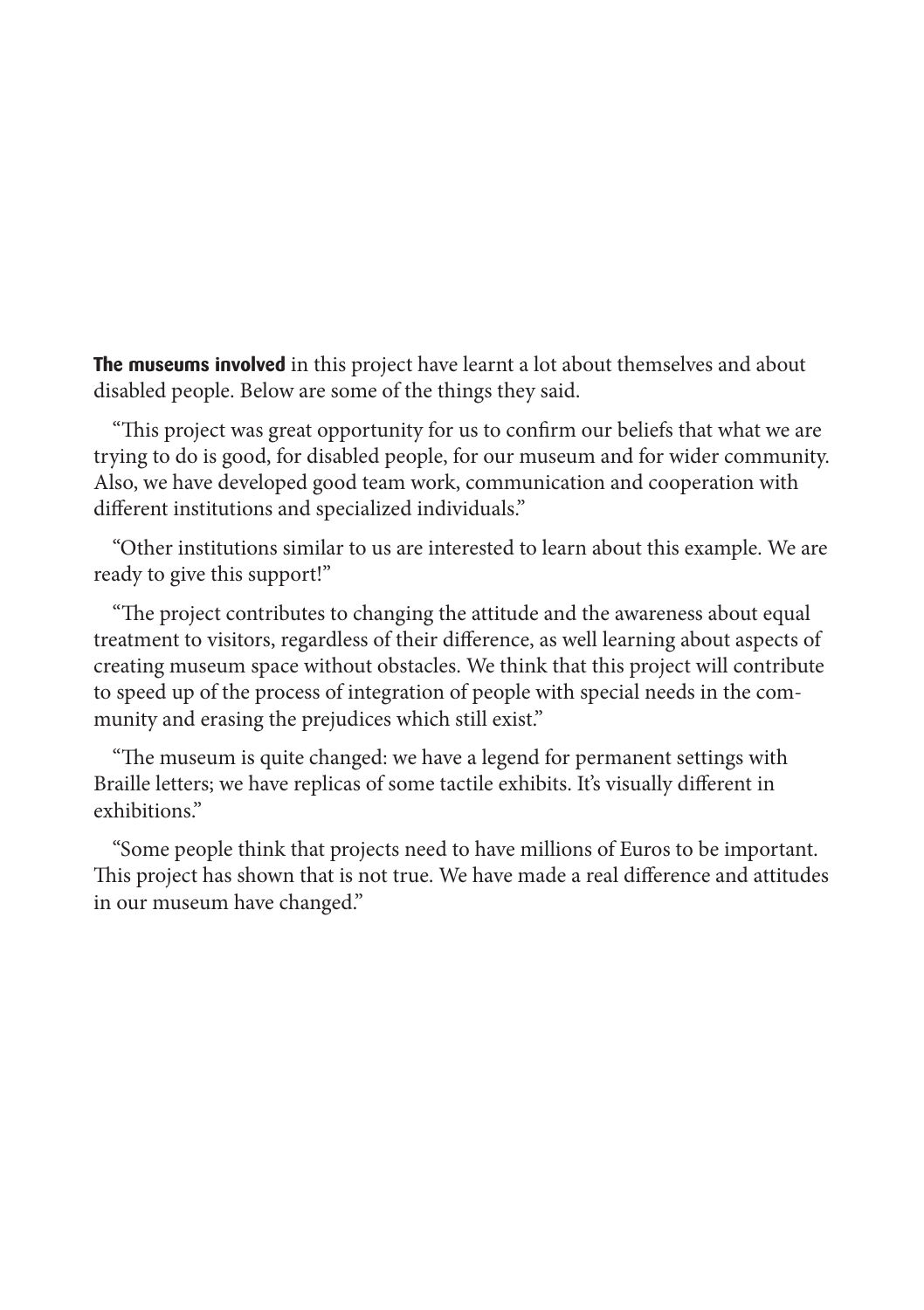#### **REFERENCES**

http://www.coe.int/t/e/social\_cohesion/soc-sp/integration/02\_council\_of europe\_disability\_action\_plan/Council\_of\_Europe\_Disability\_Action\_Plan. asp#TopOfPage accessed April 2010

http://www.edf-feph.org/Page\_Generale.asp?DocID=13373 accessed April 2010

### author:

Diana Walters

All photographs are reproduced with permission Museum of Republica Srpska, Diana Walters, Ivan Kručičanin, Sanda Sejdinovic, Zenica City Museum, Novi Sad City Museum, Gjakova Museum